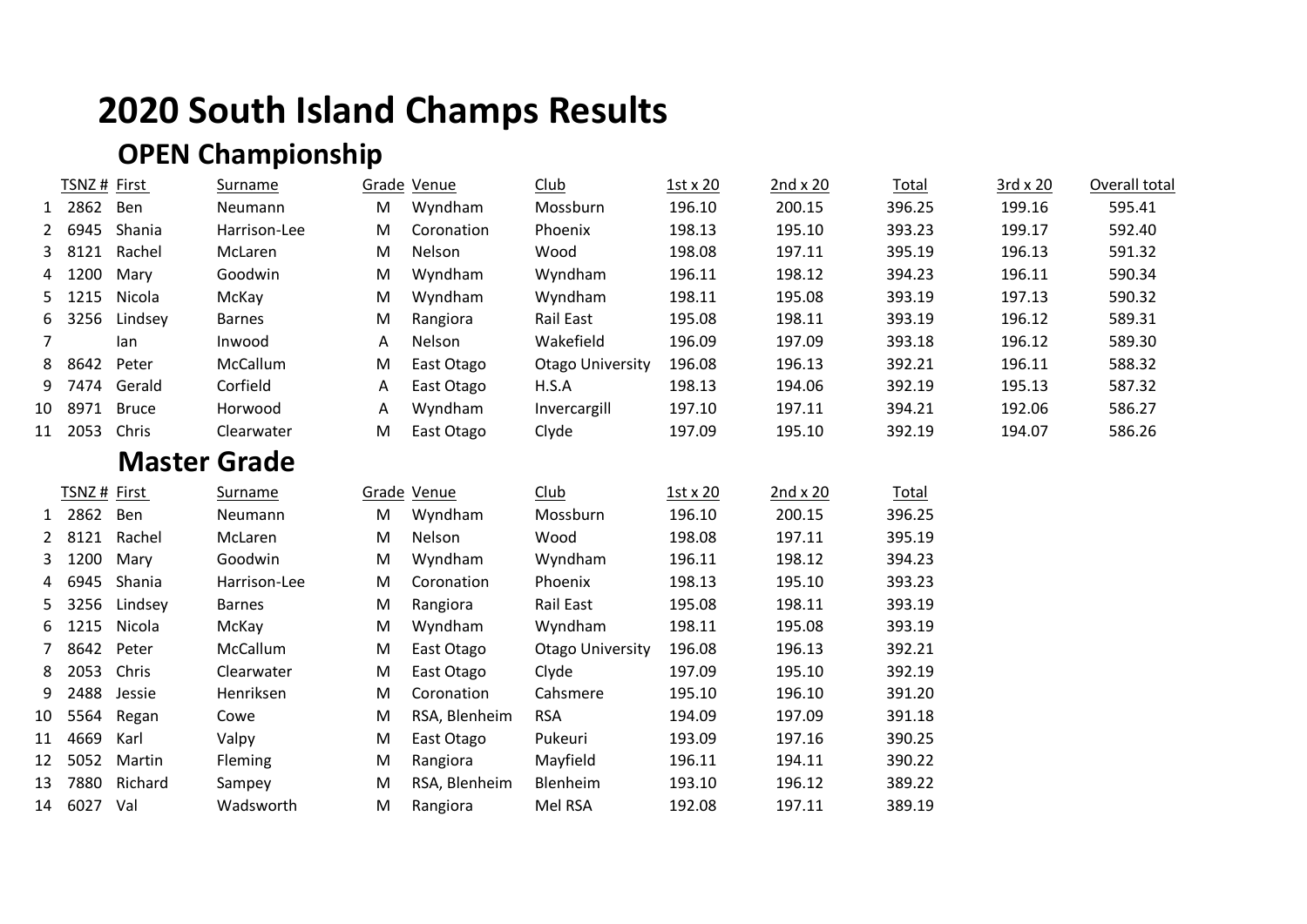## **A Grade**

|              | TSNZ# First |              | Surname        |   | Grade Venue   | Club                  | 1st x 20 | 2nd x 20 | Total  |
|--------------|-------------|--------------|----------------|---|---------------|-----------------------|----------|----------|--------|
| $\mathbf{1}$ | 8971        | <b>Bruce</b> | Horwood        | A | Wyndham       | Invercargill          | 197.10   | 197.11   | 394.21 |
| 2            |             | lan          | Inwood         | Α | Nelson        | Wakefield             | 196.09   | 197.09   | 393.18 |
| 3            | 7474        | Gerald       | Corfield       | Α | East Otago    | H.S.A                 | 198.13   | 194.06   | 392.19 |
| 4            | 2771        | <b>Nick</b>  | Stewart        | A | Coronation    | Coronation            | 196.11   | 195.12   | 391.23 |
| 5.           | 5730        | Chris        | Kershaw        | Α | Rangiora      | Rangiora              | 192.04   | 199.11   | 391.15 |
| 6            | 5369        | Robert       | Dalzell        | Α | Rangiora      | Rangiora              | 193.10   | 197.11   | 390.21 |
| 7            | 4891        | Sam          | Vincent        | Α | Rangiora      | Rangiora              | 195.11   | 195.08   | 390.19 |
| 8            | 1351        | Keith        | <b>Brown</b>   | Α | Rangiora      | Amberley              | 196.09   | 194.10   | 390.19 |
| 9            |             | Adam         | Langbridge     | Α | Nelson        | Wood                  | 194.04   | 196.11   | 390.15 |
| 10           | 1090        | Stuart       | Murray         | Α | East Otago    | <b>Balclutha</b>      | 194.08   | 195.07   | 389.15 |
| 11           | 3912        | Michael      | Sutherland     | Α | East Otago    | Clinton               | 194.05   | 195.08   | 389.13 |
| 12           | 3208        | <b>Bruce</b> | Smith          | Α | East Otago    | Gimmerburn            | 193.09   | 195.10   | 388.19 |
| 13           | 6098        | Barry        | Fickling       | Α | Nelson        | Tasman                | 194.08   | 194.08   | 388.16 |
| 14           | 1187        | Ken          | Chittock       | Α | Wyndham       | Gore                  | 196.08   | 192.08   | 388.16 |
| 15           | 1585        | Kim          | <b>Bishell</b> | Α | RSA, Blenheim | <b>RSA</b>            | 192.08   | 195.07   | 387.15 |
| 16           |             | David        | Baigent        | A | Nelson        | Wakefield             | 196.06   | 191.08   | 387.14 |
| 17           | 8047        | Rachel       | Hackett        | Α | RSA, Blenheim | <b>RSA</b>            | 196.10   | 190.05   | 386.15 |
| 18           |             | Sheryl       | Guyton         | Α | Nelson        | Wakefield             | 192.05   | 194.05   | 386.10 |
| 19           | 6835        | Murray       | Reeves         | Α | East Otago    | Oamaru Railway        | 191.09   | 194.11   | 385.20 |
| 20           | 7413        | Oliver       | Machill        | Α | Rangiora      | Rangiora              | 190.03   | 195.12   | 385.15 |
| 21           | 6976        | Katherine    | <b>Butt</b>    | Α | East Otago    | <b>Arthur Barnett</b> | 191.05   | 194.09   | 385.14 |
| 22           | 4922        | Nina         | McKenzie       | A | Coronation    | Coronation            | 191.08   | 193.07   | 384.15 |
| 23           | 7178        | Bill         | Stevenson      | Α | RSA, Blenheim | Blenheim              | 192.04   | 192.06   | 384.10 |
| 24           | 6949        | Paul         | Fox            | Α | East Otago    | Clyde                 | 190.05   | 193.09   | 383.14 |
| 25           | 6807        | Robbie       | Gilchrist      | Α | East Otago    | Oamaru Railway        | 191.09   | 192.05   | 383.14 |
| 26           | 4950        | Viv          | Tibbs          | Α | Nelson        | Tasman                | 193.08   | 190.06   | 383.14 |
| 27           |             | Alan         | Gibbs          | A | Nelson        | Richmond              | 194.11   | 188.06   | 382.17 |
| 28           | 4566        | Alastair     | Crosland       | Α | East Otago    | Clyde                 | 192.10   | 188.04   | 380.14 |
| 29           | 4567        | Gary         | Milford        | Α | East Otago    | Clyde                 | 192.07   | 188.06   | 380.13 |
| 30           | 1775        | TJ           | Stewart        | Α | Coronation    | Phoenix               | 188.04   | 189.06   | 377.10 |
| 31           |             | 6952 Lindsay | Horne          | A | East Otago    | <b>West Taieri</b>    | 191.07   | 185.05   | 376.12 |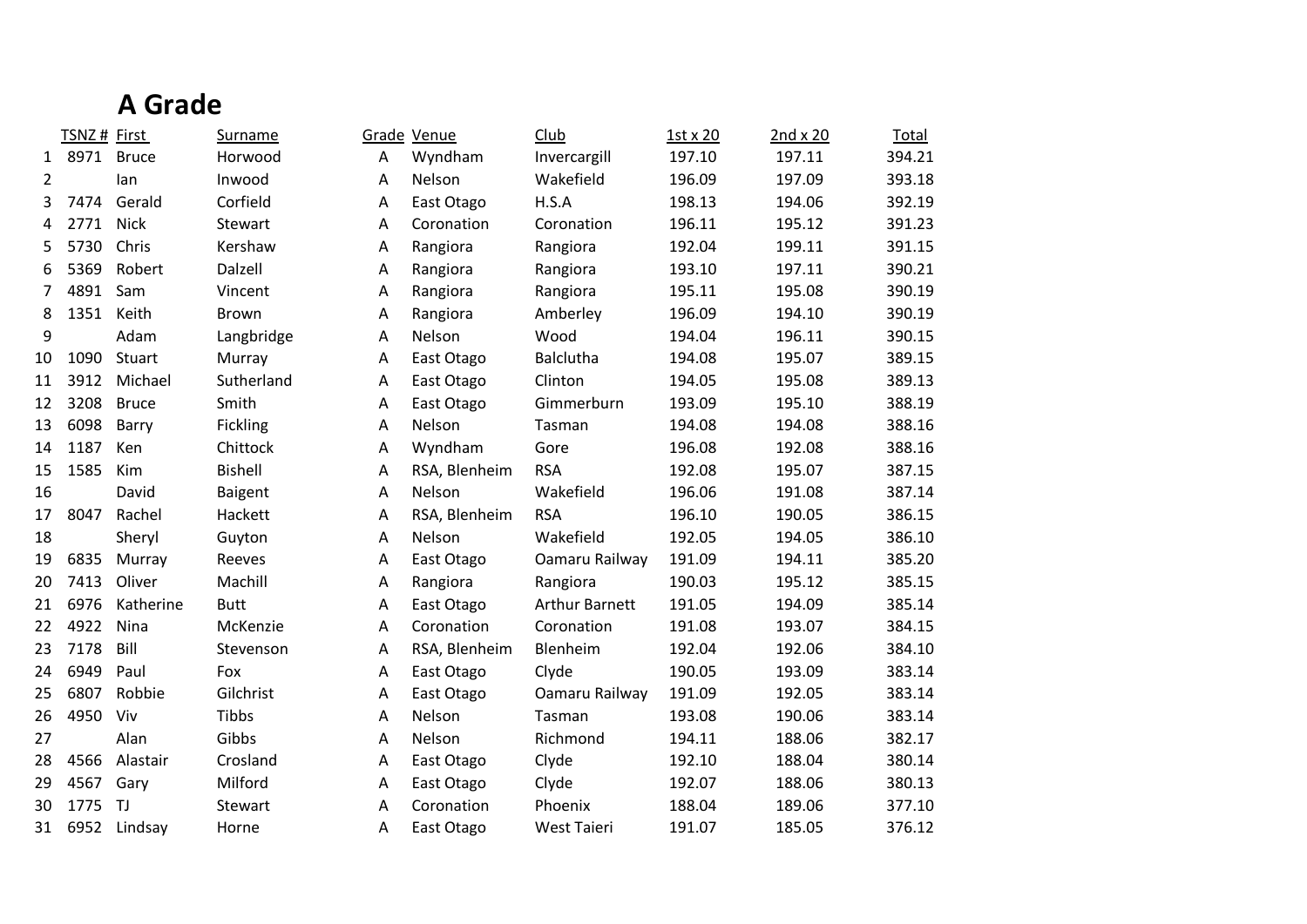| 32             | 6418 John    |                | Fleming        | A | Rangiora      | Mayfield               | 189.07   | 186.03          | 375.10 |
|----------------|--------------|----------------|----------------|---|---------------|------------------------|----------|-----------------|--------|
|                |              | <b>B</b> Grade |                |   |               |                        |          |                 |        |
|                | TSNZ # First |                | <b>Surname</b> |   | Grade Venue   | Club                   | 1st x 20 | $2nd \times 20$ | Total  |
| 1              | 6008         | Rex            | Schroder       | B | RSA, Blenheim | <b>RSA</b>             | 195.08   | 196.06          | 391.14 |
| $\overline{2}$ |              | <b>Bruce</b>   | Ward           | B | Nelson        | Wood                   | 194.10   | 195.09          | 389.19 |
| 3              | 8309         | Charlotte      | McKenzie       | B | Coronation    | Coronation             | 196.11   | 193.07          | 389.18 |
| 4              | 6749         | Samantha       | Plows          | B | Rangiora      | Rangiora               | 196.10   | 193.07          | 389.17 |
| 5              |              | Scott          | Green          | B | Nelson        | Wakefield              | 196.08   | 193.08          | 389.16 |
| 6              | 8814         | Dom            | Henry          | B | RSA, Blenheim | <b>RSA</b>             | 193.09   | 195.09          | 388.18 |
| 7              | 1265         | Mark           | Rule           | B | Wyndham       | Mataura Island         | 195.10   | 193.04          | 388.14 |
| 8              | 8810         | John           | Booth          | B | Coronation    | Hororata               | 194.09   | 193.10          | 387.19 |
| 9              | 7932         | <b>Nick</b>    | Oakley         | B | Coronation    | Hororata               | 193.05   | 194.05          | 387.10 |
| 10             | 7471         | Jason          | Henry          | B | RSA, Blenheim | <b>RSA</b>             | 193.07   | 193.08          | 386.15 |
| 11             | 1425         | Les            | Bell           | B | East Otago    | <b>Arthur Barnett</b>  | 194.06   | 192.08          | 386.14 |
| 12             | 2837         | Christina      | Miller         | B | Coronation    | <b>Pleasant Valley</b> | 192.06   | 194.06          | 386.12 |
| 13             | 6372         | Bryan          | Hunter         | B | Coronation    | Coronation             | 193.08   | 192.07          | 385.15 |
| 14             | 1787         | Dave           | <b>Dick</b>    | B | RSA, Blenheim | Services               | 194.08   | 191.07          | 385.15 |
| 15             |              | Clementine     | Rankin         | B | RSA, Blenheim | Richmond               | 195.07   | 190.07          | 385.14 |
| 16             |              | Holly          | Gibbons        | B | Nelson        | Wakefield              | 192.05   | 193.08          | 385.13 |
| 17             |              | Paul           | Holland        | B | Nelson        | Richmond               | 195.06   | 190.05          | 385.11 |
| 18             | 1480         | Gerard         | Dodd           | B | East Otago    | Clyde                  | 191.07   | 193.11          | 384.18 |
| 19             | 7254         | Sophia         | Wills          | B | RSA, Blenheim | <b>RSA</b>             | 190.05   | 193.13          | 383.18 |
| 20             | 7210         | Keith          | Bonnington     | B | Coronation    | Coronation             | 190.07   | 192.10          | 382.17 |
| 21             | 4351         | Jordon         | Erskine        | B | Wyndham       | Waiau                  | 188.06   | 194.08          | 382.14 |
| 22             | 1220         | Ron            | Hunter         | B | Wyndham       | Wyndham                | 191.05   | 191.07          | 382.12 |
| 23             | 5443         | Terry          | Knight         | B | RSA, Blenheim | <b>RSA</b>             | 188.04   | 194.06          | 382.10 |
| 24             | 2530         | Mark           | Paterson       | B | East Otago    | Gimmerburn             | 188.07   | 193.04          | 381.11 |
| 25             |              | Gary           | Pearson        | B | Nelson        | Wood                   | 192.06   | 189.05          | 381.11 |
| 26             | 4279         | Kevin          | Hooper         | B | Coronation    | Coronation             | 191.04   | 190.03          | 381.07 |
| 27             | 7522         | Brendon        | Cleaver        | B | Wyndham       | Gore                   | 190.04   | 190.07          | 380.11 |
| 28             |              | Cameron        | Gibbons        | B | Nelson        | Wakefield              | 192.09   | 187.02          | 379.11 |
| 29             | 5375         | Quinton        | Erskine        | B | Wyndham       | Waiau                  | 187.04   | 192.05          | 379.09 |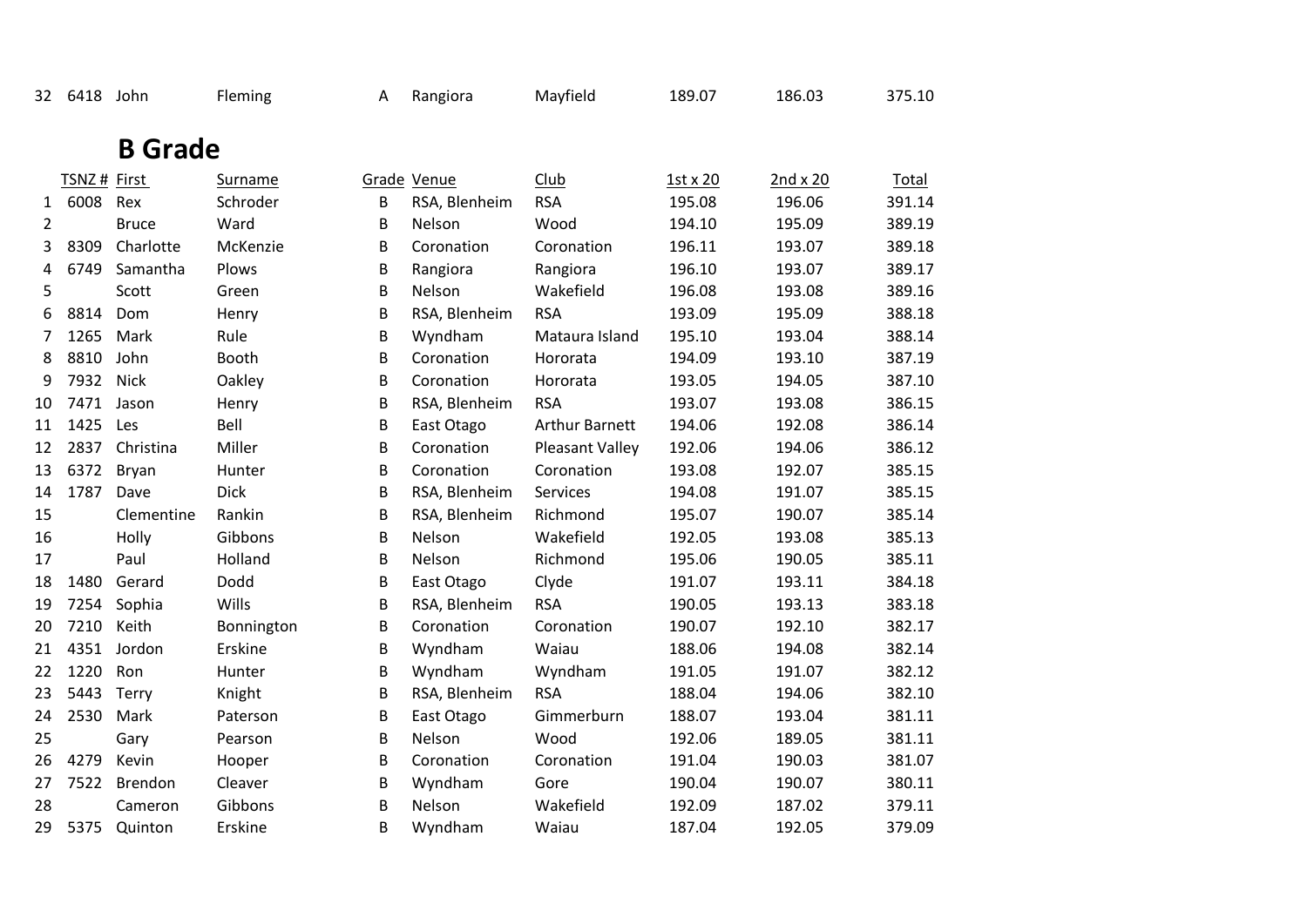| 30 | 6355        | Alister       | <b>Brosnan</b> | B | Rangiora                        | Rangiora                | 189.03   | 189.08     | 378.11        |
|----|-------------|---------------|----------------|---|---------------------------------|-------------------------|----------|------------|---------------|
| 31 | 4192        | <b>Nick</b>   | Winn           | B | Wyndham                         | Wyndham                 | 189.11   | 187.06     | 376.17        |
| 32 | 7408        | Clive         | Harper         | B | East Otago                      | Clutha Valley           | 185.05   | 191.06     | 376.11        |
| 33 |             | Shannon       | Gourley        | B | Nelson<br>Wood                  |                         | 192.08   | 184.02     | 376.10        |
| 34 | 2187        | Peter         | Falconer       | B | East Otago                      | Clinton                 | 188.06   | 188.03     | 376.09        |
| 35 | 3938        | Damian        | Wheeler        | B | East Otago                      | <b>Otago University</b> | 189.03   | 187.04     | 376.07        |
| 36 |             | Faron         | Holland        | B | Nelson                          | Richmond                | 182.06   | 193.08     | 375.14        |
| 37 | 9082        | Malcolm       | Garland        | B | East Otago                      | Pukeuri                 | 194.09   | 179.05     | 373.14        |
| 38 | 7665        | Murray        | Petrie         | B | Clyde<br>East Otago             |                         | 184.03   | 186.02     | 370.05        |
| 39 | 1771        | <b>Brian</b>  | Lunn           | B | Rangiora                        | Rangiora                | 188.05   | 179.03     | 367.08        |
|    |             |               |                |   |                                 |                         |          |            |               |
|    |             | C Grade       |                |   |                                 |                         |          |            |               |
|    | TSNZ# First |               | Surname        |   | Club<br>Grade Venue             |                         | 1st x 20 | 2nd $x$ 20 | <b>Total</b>  |
| 1  | 8835        | Marko         | Maksic         | C | Rangiora                        | Rangiora                | 96.03    | 194.09     | 290.12        |
| 2  | 2031        | Shane         | Grant          | C | East Otago                      | pukeuri                 | 193.05   | 95.02      | 288.07        |
| 3  | 6648        | Michaela      | Smith          | C | Rangiora                        | Coronation              | 93.04    | 194.08     | 287.12        |
| 4  |             | Nadine        | Mead           | C | Nelson                          | Wakefield               | 93.02    | 194.07     | 287.09        |
| 5  | 1627        | Greg          | McFarlane      | C | East Otago                      | Pukeuri                 | 190.06   | 94.03      | 284.09        |
| 6  | 8819        | William       | Halligan       | C | Coronation                      | Leeston                 | 190.06   | 94.02      | 284.08        |
|    | 6692        | Courtney      | Erskine        | C | Wyndham<br>Waiau                |                         | 189.06   | 94.04      | 283.10        |
| 8  | 7626        | Tim           | Bloxham        | C | East Otago                      | <b>Arthur Barnett</b>   | 190.08   | 93.01      | 283.09        |
| 9  | 8831        | John          | Coe            | C | Rangiora                        | Rangiora                | 97.03    | 186.03     | 283.06        |
| 10 | 6977        | Andrew        | McKenzie       | C | Coronation                      | Phoenix                 | 190.05   | 91.03      | 281.08        |
| 11 |             | 76516 Compron | Colcon         | C | $E \sim + \Omega + \gamma \sim$ | Arthur Dornott          | 1000C    | רח כח      | <b>201.00</b> |

| x  | 7626 | <b>Tim</b>       | Bloxham    | East Otago    | Arthur Barnett        | 190.08 | 93.01  | 283.09 |
|----|------|------------------|------------|---------------|-----------------------|--------|--------|--------|
| 9. | 8831 | John             | Coe        | Rangiora      | Rangiora              | 97.03  | 186.03 | 283.06 |
| 10 | 6977 | Andrew           | McKenzie   | Coronation    | Phoenix               | 190.05 | 91.03  | 281.08 |
|    |      | 11 76546 Cameron | Colson     | East Otago    | <b>Arthur Barnett</b> | 188.06 | 93.02  | 281.08 |
| 12 | 8937 | Hadley           | Haywood    | RSA, Blenheim | <b>RSA</b>            | 94.03  | 185.06 | 279.09 |
| 13 | 8996 | Amelia           | Swan       | coronation    | Coronation            | 92.02  | 186.05 | 278.07 |
| 14 | 7309 | Sharon           | Mamanu     | East Otago    | Otago University      | 186.03 | 92.03  | 278.06 |
| 15 | 5698 | Dave             | <b>Ham</b> | Rangiora      | Rangiora              | 92.02  | 185.04 | 277.06 |
| 16 |      | 7792 Cameron     | McFarlane  | East Otago    | Pukeuri               | 185.03 | 92.02  | 277.05 |
| 17 |      | Tonv             | Carter     | <b>Nelson</b> | Wakefield             | 93.01  | 183.04 | 276.05 |
| 18 | 8825 | Chris            | Hill       | Rangiora      | Rangiora              | 92.02  | 183.02 | 275.04 |
| 19 |      | Barry            | Green      | <b>Nelson</b> | Wakefield             | 180.04 | 94.03  | 274.07 |

4841 Dawn Ackers-Chauval C RSA, Blenheim Blenheim 89.00 182.03 271.03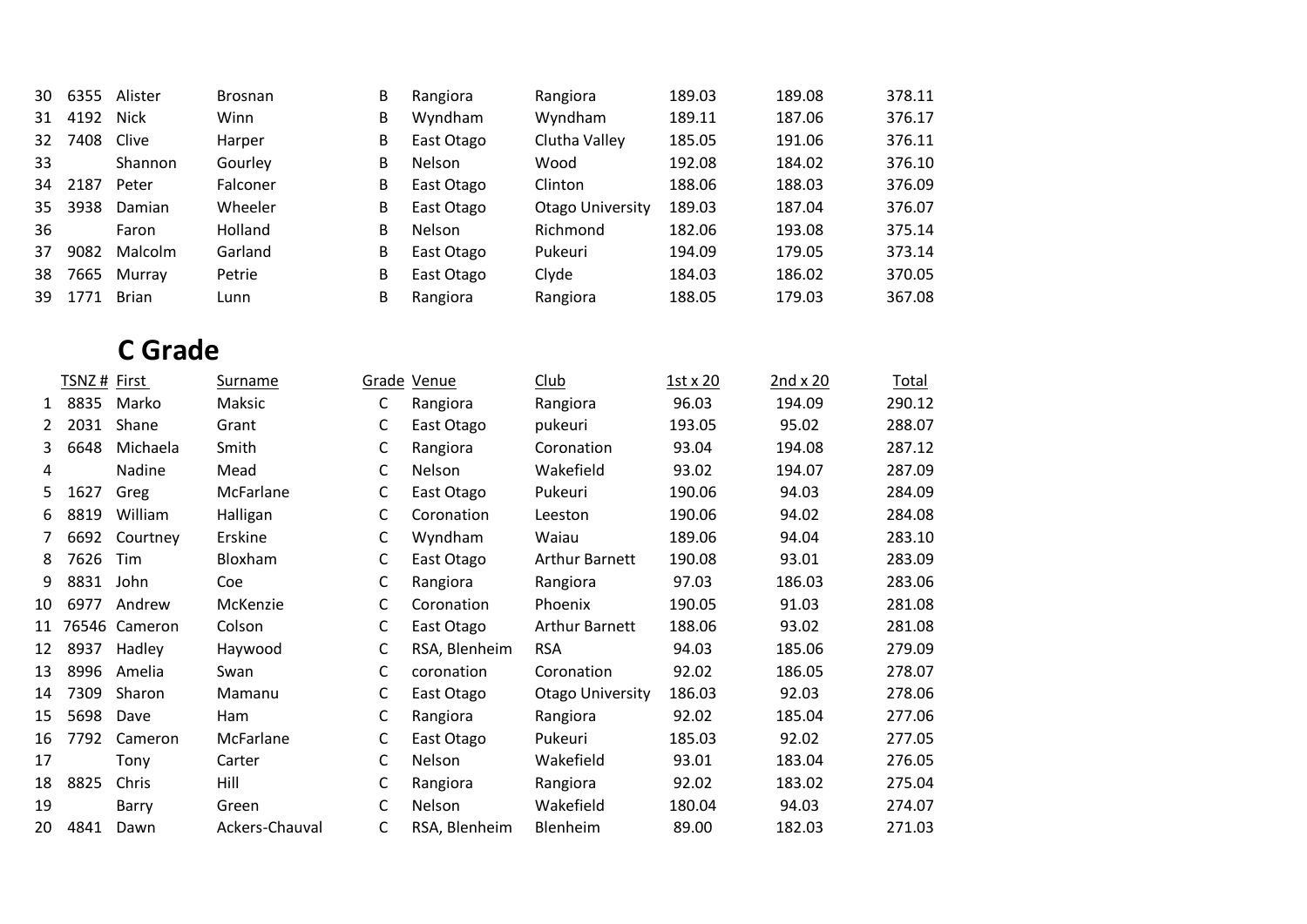| 21 | 7266        | Rebecca        | Addis      | C | East Otago    | Pukeuri                 | 180.03          | 90.02           | 270.05       |
|----|-------------|----------------|------------|---|---------------|-------------------------|-----------------|-----------------|--------------|
| 22 | 8512        | Peter          | Webster    | C | RSA, Blenheim | <b>RSA</b>              | 93.02           | 175.05          | 268.07       |
| 23 |             | Annette        | Peterson   | C | Nelson        | Richmond                | 179.03          | 88.01           | 267.04       |
| 24 |             | Karl           | Newton     | С | Nelson        | Richmond                | 89.01           | 176.03          | 265.04       |
|    |             |                |            |   |               |                         |                 |                 |              |
| 25 | 7258        | Sara           | Wiblin     | С | RSA, Blenheim | <b>RSA</b>              | 91.01           | 171.00          | 262.01       |
|    |             |                |            |   |               |                         |                 |                 |              |
|    |             | <b>D</b> Grade |            |   |               |                         |                 |                 |              |
|    | TSNZ# First |                | Surname    |   | Grade Venue   | <b>Club</b>             | $1st \times 20$ | $2nd \times 20$ | <b>Total</b> |
| 1  | 7609        | Stuart         | Bloxham    | D | East Otago    | <b>Arthur Barnett</b>   | 191.06          | 92.02           | 283.08       |
| 2  | 8999        | Madi           | Tourle     | D | Coronation    | Phoenix                 | 185.05          | 97.03           | 282.08       |
| 3  |             | Issy           | Adams      | D | RSA, Blenheim | <b>RSA</b>              | 94.01           | 188.04          | 282.05       |
| 4  | 9489        | <b>Brian</b>   | Corson     | D | East Otago    | <b>Arthur Barnett</b>   | 188.05          | 92.02           | 280.07       |
| 5. | 9480        | Cameron        | Grubb      | D | East Otago    | <b>Otago University</b> | 182.03          | 96.03           | 278.06       |
| 6  | 6547        | Patrick        | Colligan   | D | Wyndham       | Mossburn                | 188.04          | 90.01           | 278.05       |
| 7  |             | Luke           | Reger      | D | East Otago    | <b>Otago University</b> | 183.01          | 94.03           | 277.04       |
| 8  | 9054        | Katie          | Kinnard    | D | East Otago    | Oamaru Railway          | 185.04          | 91.03           | 276.07       |
| 9  | 4224        | Michael        | McKay      | D | Wyndham       | Wyndham                 | 181.02          | 94.01           | 275.03       |
| 10 | 9003        | Ryan           | Booth      | D | Coronation    | Hororata                | 181.04          | 92.02           | 273.06       |
| 11 | 5744        | Matthew        | <b>Ham</b> | D | Rangiora      | Rangiora                | 94.01           | 179.04          | 273.05       |
| 12 | 9487        | Liam           | Barnhill   | D | Coronation    | Hororata                | 182.03          | 88.00           | 270.03       |
| 13 | 9493        | Zane           | Shaskey    | D | Coronation    | Cashmere                | 171.01          | 86.00           | 257.01       |
| 14 | 8815        | Stella         | Henry      | D | RSA, Blenheim | <b>RSA</b>              | 84.00           | 170.01          | 254.01       |
| 15 | 3568        | Cody           | Falconer   | D | East Otago    | <b>West Taieri</b>      | 160.01          | 87.01           | 247.02       |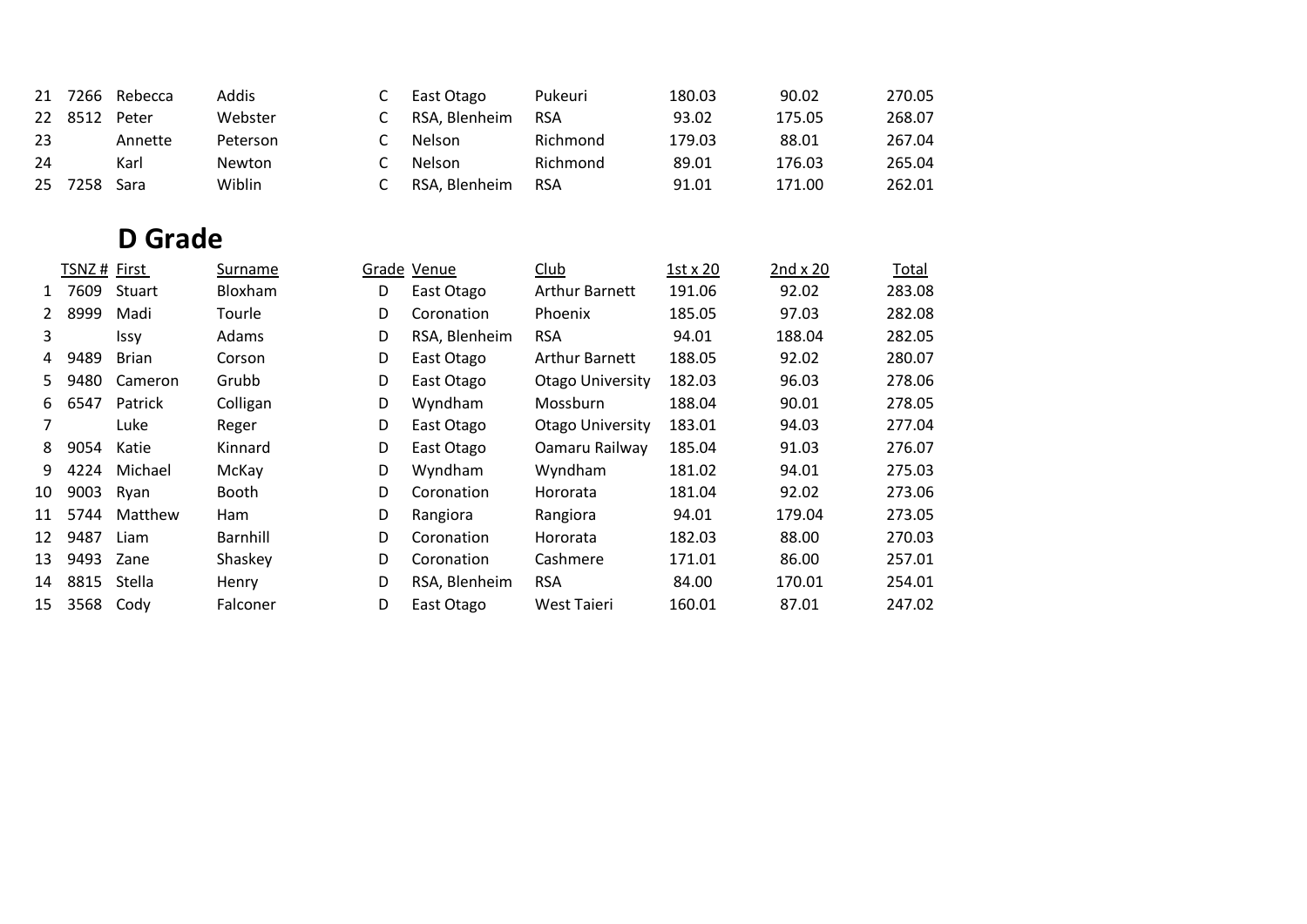#### **Junior**

|                | TSNZ# First |               | Surname      |   | Grade Venue   | Club                    | 1st x 20 | 2nd x 20 | Total  |
|----------------|-------------|---------------|--------------|---|---------------|-------------------------|----------|----------|--------|
| $\mathbf{1}$   | 6945        | Shania        | Harrison-Lee | M | Coronation    | Phoenix                 | 198.13   | 195.10   | 393.23 |
| $\overline{2}$ | 8309        | Charlotte     | McKenzie     | B | Coronation    | Coronation              | 196.11   | 193.07   | 389.18 |
| 3              | 6749        | Samantha      | Plows        | B | Rangiora      | Rangiora                | 196.10   | 193.07   | 389.17 |
| 4              |             | Scott         | Green        | B | Nelson        | Wakefield               | 196.08   | 193.08   | 389.16 |
| 5              | 8814        | Dom           | Henry        | B | RSA, Blenheim | <b>RSA</b>              | 193.09   | 195.09   | 388.18 |
| 6              | 7413        | Oliver        | Machill      | Α | Rangiora      | Rangiora                | 190.03   | 195.12   | 385.15 |
| $\overline{7}$ | 6976        | Katherine     | <b>Butt</b>  | Α | East Otago    | <b>Arthur Barnett</b>   | 191.05   | 194.09   | 385.14 |
| 8              | 7254        | Sophia        | Wills        | B | RSA, Blenheim | <b>RSA</b>              | 190.05   | 193.13   | 383.18 |
| 9              | 4192        | <b>Nick</b>   | Winn         | B | Wyndham       | Wyndham                 | 189.11   | 187.06   | 376.17 |
| 10             | 8835        | Marko         | Maksic       | C | Rangiora      | Rangiora                | 96.03    | 194.09   | 290.12 |
| 11             |             | Nadine        | Mead         | C | Nelson        | Wakefield               | 93.02    | 194.07   | 287.09 |
| 12             | 8819        | William       | Halligan     | C | Coronation    | Leeston                 | 94.02    | 190.06   | 284.08 |
| 13             | 6692        | Courtney      | Erskine      | C | Wyndham       | Waiau                   | 94.04    | 189.06   | 283.10 |
| 14             | 8999        | Madi          | Tourle       | D | Coronation    | Phoenix                 | 97.03    | 185.05   | 282.08 |
| 15             |             | Issy          | Adams        | D | RSA, Blenheim | <b>RSA</b>              | 94.01    | 188.04   | 282.05 |
| 16             |             | 76546 Cameron | Colson       | C | East Otago    | <b>Arthur Barnett</b>   | 93.02    | 188.06   | 281.08 |
| 17             | 8996        | Amelia        | Swan         | C | coronation    | Coronation              | 92.02    | 186.05   | 278.07 |
| 18             | 9480        | Cameron       | Grubb        | D | East Otago    | <b>Otago University</b> | 96.03    | 182.03   | 278.06 |
| 19             | 6547        | Patrick       | Colligan     | D | Wyndham       | Mossburn                | 90.01    | 188.04   | 278.05 |
| 20             | 7792        | Cameron       | McFarlane    | C | East Otago    | Pukeuri                 | 92.02    | 185.03   | 277.05 |
| 21             |             | Luke          | Reger        | D | East Otago    | <b>Otago University</b> | 94.03    | 183.01   | 277.04 |
| 22             | 9054        | Katie         | Kinnard      | D | East Otago    | Oamaru Railway          | 91.03    | 185.04   | 276.07 |
| 23             | 8825        | Chris         | Hill         | C | Rangiora      | Rangiora                | 92.02    | 183.02   | 275.04 |
| 24             | 4224        | Michael       | McKay        | D | Wyndham       | Wyndham                 | 94.01    | 181.02   | 275.03 |
| 25             | 9003        | Ryan          | Booth        | D | Coronation    | Hororata                | 92.02    | 181.04   | 273.06 |
| 26             | 9487        | Liam          | Barnhill     | D | Coronation    | Hororata                | 88.00    | 182.03   | 270.03 |
| 27             |             | Karl          | Newton       | С | Nelson        | Richmond                | 89.01    | 176.03   | 265.04 |
| 28             | 7258        | Sara          | Wiblin       | C | RSA, Blenheim | <b>RSA</b>              | 91.01    | 171.00   | 262.01 |
| 29             | 8815        | Stella        | Henry        | D | RSA, Blenheim | <b>RSA</b>              | 84.00    | 170.01   | 254.01 |
| 30             | 3568        | Cody          | Falconer     | D | East Otago    | West Taieri             | 87.01    | 160.01   | 247.02 |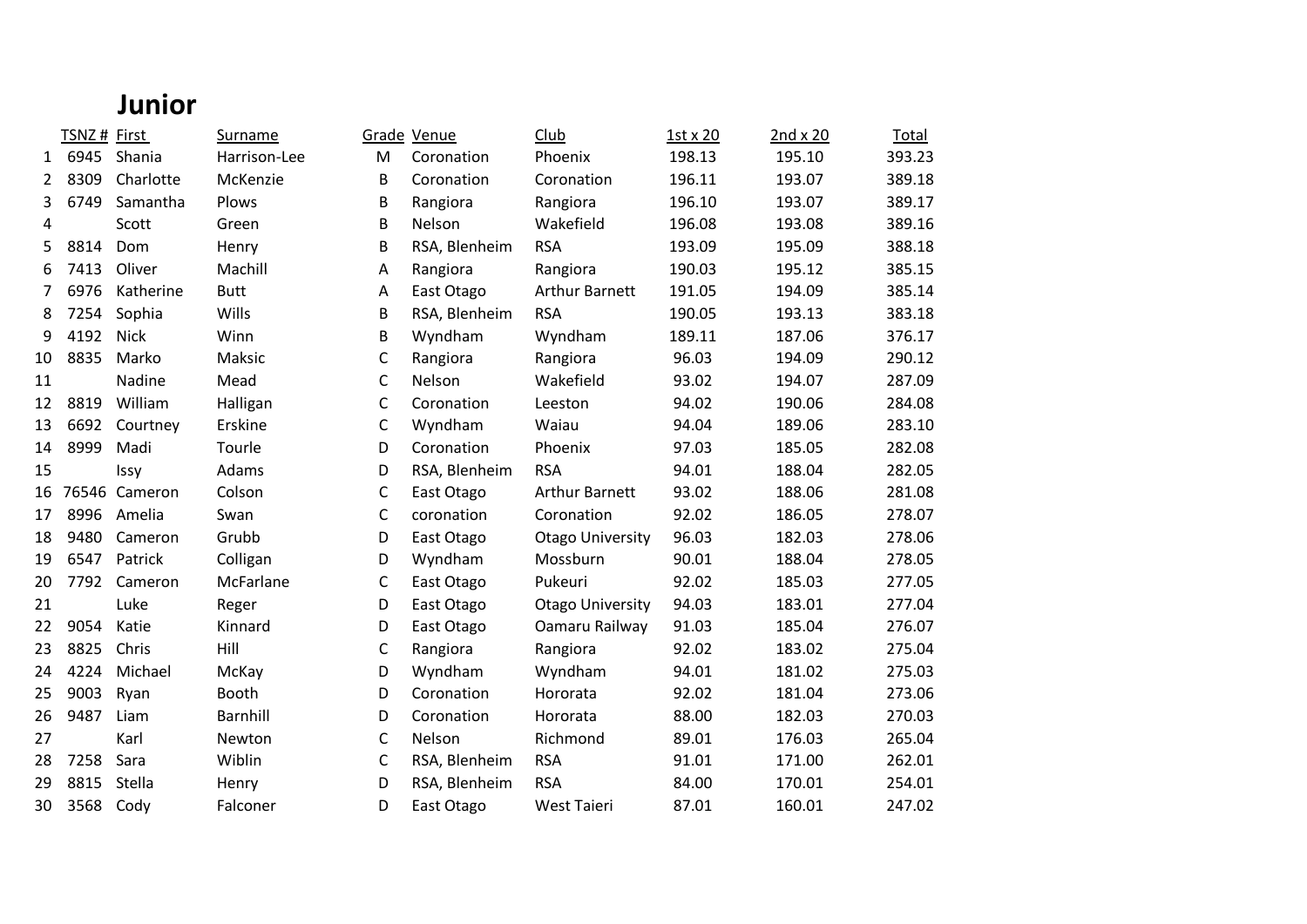#### **Woman**

|              | TSNZ# First |             | <b>Surname</b> |             | Grade Venue   | Club                    | 1st x 20 | $2nd \times 20$ | Total  |
|--------------|-------------|-------------|----------------|-------------|---------------|-------------------------|----------|-----------------|--------|
| $\mathbf{1}$ |             | 8121 Rachel | McLaren        | M           | Nelson        | Wood                    | 198.08   | 197.11          | 395.19 |
| 2            | 1200        | Mary        | Goodwin        | M           | Wyndham       | Wyndham                 | 196.11   | 198.12          | 394.23 |
| 3            | 6945        | Shania      | Harrison-Lee   | M           | Coronation    | Phoenix                 | 198.13   | 195.10          | 393.23 |
| 4            | 1215        | Nicola      | McKay          | M           | Wyndham       | Wyndham                 | 198.11   | 195.08          | 393.19 |
| 5            | 8309        | Charlotte   | McKenzie       | В           | Coronation    | Coronation              | 196.11   | 193.07          | 389.18 |
| 6            | 6749        | Samantha    | Plows          | В           | Rangiora      | Rangiora                | 196.10   | 193.07          | 389.17 |
| 7            | 1585        | Kim         | <b>Bishell</b> | A           | RSA, Blenheim | <b>RSA</b>              | 192.08   | 195.07          | 387.15 |
| 8            | 8047        | Rachel      | Hackett        | Α           | RSA, Blenheim | <b>RSA</b>              | 196.10   | 190.05          | 386.15 |
| 9            | 2837        | Christina   | Miller         | В           | Coronation    | <b>Pleasant Valley</b>  | 192.06   | 194.06          | 386.12 |
| 10           |             | Sheryl      | Guyton         | Α           | Nelson        | Wakefield               | 192.05   | 194.05          | 386.10 |
| 11           | 6976        | Katherine   | <b>Butt</b>    | Α           | East Otago    | <b>Arthur Barnett</b>   | 191.05   | 194.09          | 385.14 |
| 12           |             | Clementine  | Rankin         | В           | RSA, Blenheim | Richmond                | 195.07   | 190.07          | 385.14 |
| 13           |             | Holly       | Gibbons        | В           | Nelson        | Wakefield               | 192.05   | 193.08          | 385.13 |
| 14           | 4922        | Nina        | McKenzie       | Α           | Coronation    | Coronation              | 191.08   | 193.07          | 384.15 |
| 15           | 7254        | Sophia      | Wills          | В           | RSA, Blenheim | <b>RSA</b>              | 190.05   | 193.13          | 383.18 |
| 16           | 4950        | Viv         | Tibbs          | Α           | Nelson        | Tasman                  | 193.08   | 190.06          | 383.14 |
| 17           |             | Shannon     | Gourley        | В           | Nelson        | Wood                    | 192.08   | 184.02          | 376.10 |
| 18           | 6648        | Michaela    | Smith          | C           | Rangiora      | Coronation              | 93.04    | 194.08          | 287.12 |
| 19           |             | Nadine      | Mead           | С           | Nelson        | Wakefield               | 93.02    | 194.07          | 287.09 |
| 20           | 6692        | Courtney    | Erskine        | С           | Wyndham       | Waiau                   | 94.04    | 189.06          | 283.10 |
| 21           | 8999        | Madi        | Tourle         | D           | Coronation    | Phoenix                 | 97.03    | 185.05          | 282.08 |
| 22           |             | Issy        | Adams          | D           | RSA, Blenheim | <b>RSA</b>              | 94.01    | 188.04          | 282.05 |
| 23           | 8996        | Amelia      | Swan           | C           | coronation    | Coronation              | 92.02    | 186.05          | 278.07 |
| 24           | 7309        | Sharon      | Mamanu         | C           | East Otago    | <b>Otago University</b> | 92.03    | 186.03          | 278.06 |
| 25           | 9054        | Katie       | Kinnard        | D           | East Otago    | Oamaru Railway          | 91.03    | 185.04          | 276.07 |
| 26           | 4841        | Dawn        | Ackers-Chauval | C           | RSA, Blenheim | Blenheim                | 89.00    | 182.03          | 271.03 |
| 27           | 7266        | Rebecca     | Addis          | $\mathsf C$ | East Otago    | Pukeuri                 | 90.02    | 180.03          | 270.05 |
| 28           |             | Annette     | Peterson       | C           | Nelson        | Richmond                | 88.01    | 179.03          | 267.04 |
| 29           | 7258        | Sara        | Wiblin         | C           | RSA, Blenheim | <b>RSA</b>              | 91.01    | 171.00          | 262.01 |
| 30           | 8815        | Stella      | Henry          | D           | RSA, Blenheim | <b>RSA</b>              | 84.00    | 170.01          | 254.01 |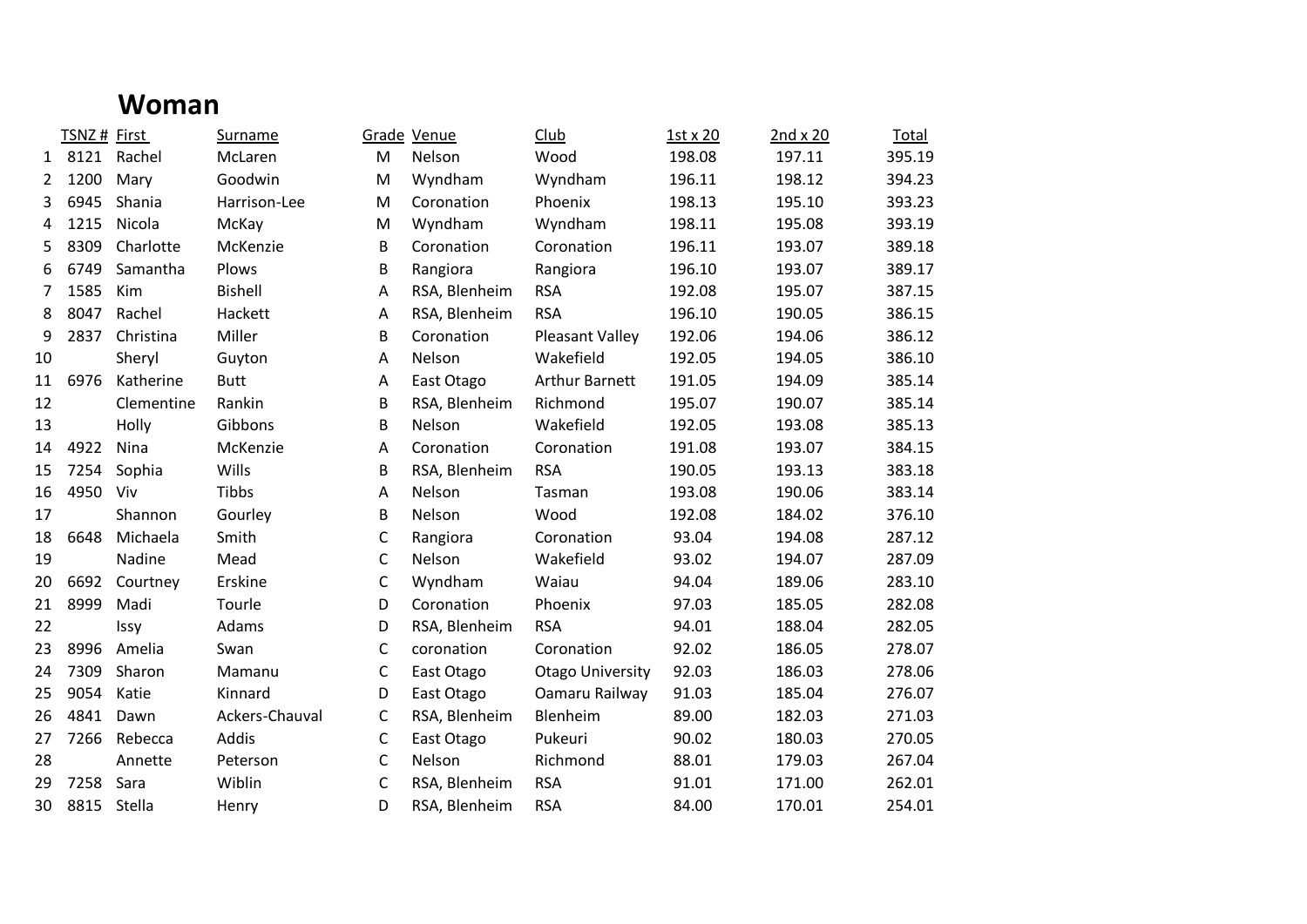|              | <b>Open Grade</b>   |        |         |         |     |           |            |            |        |         |
|--------------|---------------------|--------|---------|---------|-----|-----------|------------|------------|--------|---------|
| Rangiora     |                     |        |         |         |     | Wyndham   |            |            |        |         |
|              | Robert Dalzell      | 193.10 | 197.11  | 390.21  |     | Mary      | Goodwin    | 196.11     | 198.12 | 394.23  |
| Chris        | Kershaw             | 192.04 | 199.11  | 391.15  |     | Nicola    | McKay      | 198.11     | 195.08 | 393.19  |
| Sam          | Vincent             | 195.11 | 195.08  | 390.19  |     | Ron       | Hunter     | 191.05     | 191.07 | 382.12  |
|              |                     | 580.25 | 591.30  | 1171.55 | 1st |           |            | 585.27 1st | 584.27 | 1169.54 |
| <b>RSA</b>   |                     |        |         |         |     | Wakefield |            |            |        |         |
| Val          | Wadsworth           | 192.08 | 197.11  | 389.19  |     | Sheryl    | Guyton     | 192.05     | 194.05 | 386.1   |
| Regan        | Cowe                | 194.09 | 197.09  | 391.18  |     | David     | Baigent    | 196.06     | 191.08 | 387.14  |
|              | Rachel Hackett      | 196.10 | 190.05  | 386.15  |     | lan       | Inwood     | 196.09     | 197.09 | 393.18  |
|              |                     | 582.27 | 584.25  | 1166.52 |     |           |            | 584.2      | 582.22 | 1166.42 |
| Coronation   |                     |        |         |         |     | Clyde     |            |            |        |         |
| <b>Nick</b>  | Stewart             | 196.11 | 195.12  | 391.23  |     | Gary      | Milford    | 192.07     | 188.06 | 380.13  |
| Nina         | McKenzie            | 191.08 | 193.07  | 384.15  |     | Chris     | Clearwater | 197.09     | 195.1  | 392.19  |
| <b>Bryan</b> | Hunter              | 193.08 | 192.07  | 385.15  |     | Murray    | Petrie     | 184.03     | 186.02 | 370.05  |
|              |                     | 580.27 | 580.26  | 1160.53 |     |           |            | 573.19     | 569.18 | 1142.37 |
| Phoenix      |                     |        |         |         |     |           |            |            |        |         |
|              | Andrew McKenzie     | 190.05 | 186.070 | 376.12  |     |           |            |            |        |         |
|              | Shania Harrison-Lee | 198.13 | 195.100 | 393.23  |     |           |            |            |        |         |
| Madi         | Tourle              | 185.05 | 177.030 | 362.08  |     |           |            |            |        |         |
|              |                     | 573.23 | 558.200 | 1131.43 |     |           |            |            |        |         |